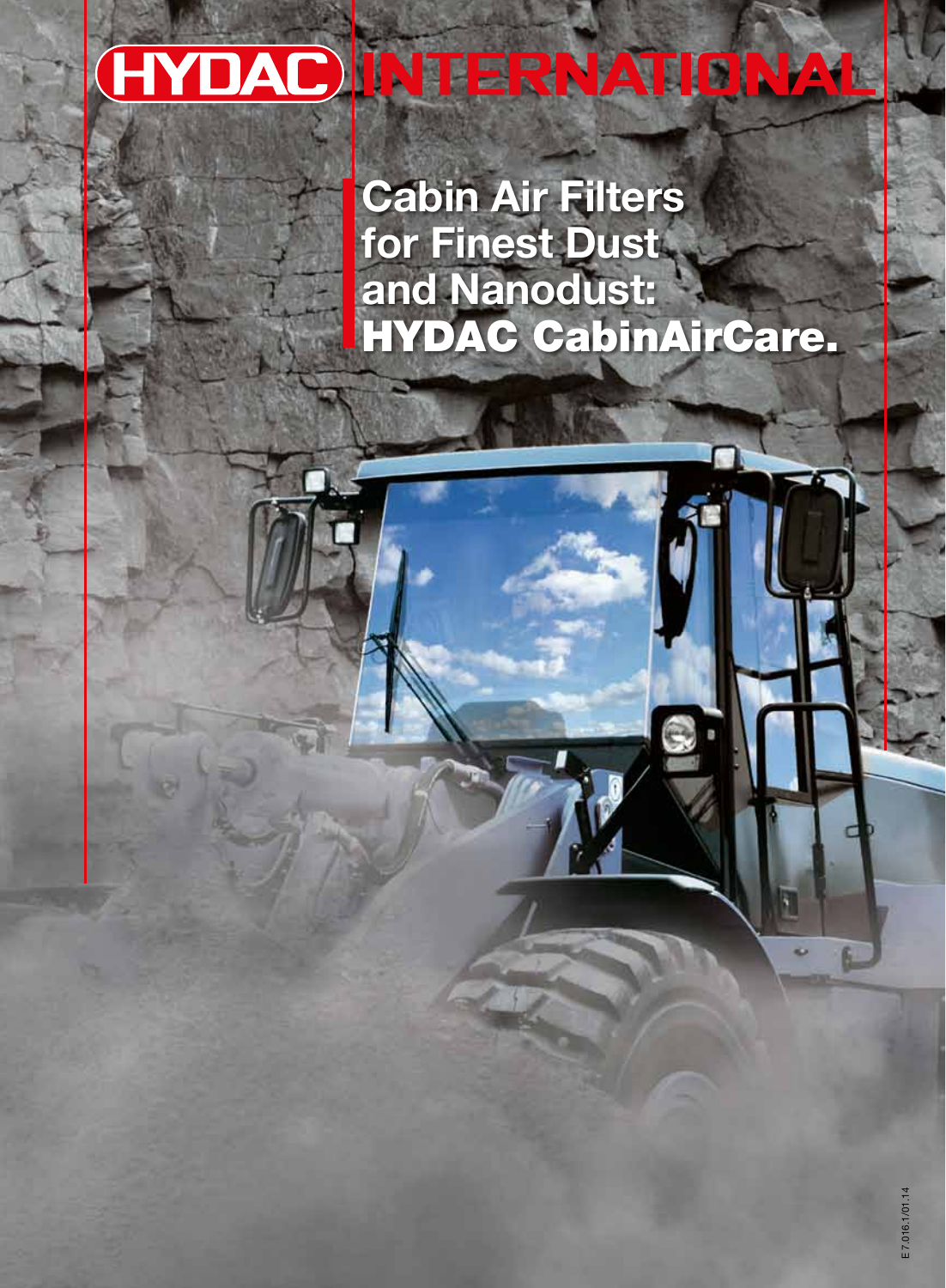# YDAC CabinAirCare: Cabin Air Filters

# Nano – the big hazard from the little sizes.

Due to the consistently increasing utilisation of combustion engines on the one hand and due to antiquated legislation on the other, pollution with respirable finest and nanodust particles in the ambient air is alarmingly high – in spite of the exhaust regulations, which have in the meantime been tightened.

In vehicle interiors, work cabins and in passenger compartments, too, high concentrations of dangerous nanoparticles can be measured.



Depending on its particle size, nanodust does not just penetrate into the lungs, but also goes dangerously deep into the entire organism – the smaller the particles, the more dangerous they are.

As with the tightening of the soot particle emission limits for diesel vehicles, restrictions are also likely to be imposed on the assessment of internal space air in vehicles and working devices.

For this reason, and not least for a healthy climate which promotes working performance, HYDAC already provides highly effective air filter systems for equipping and retrofitting.

10 100 1000 10 100 1000 **Mobility diameter (nm) Mass: -95% Quantity: -55% Mass: -95% Quantity: -95%**



**The human organism**

## Extract from the Technical Regulations (TRGS).

#### **Branch-independent technical regulations for hazardous substances (TRGS), plus the construction branch:**

- BGI 581: Driver's cabins with systems for respiration air supply on earth-moving machines and special machines for underground engineering
- BGI 583: Acting instructions for risk assessment acc. the German Ordinance on Biological Substances (BioStoffV)
	- For activities involving ground, groundwater and soil remediation work
- BGI 858: Hazards to health through biological working agents during building refurbishments BGI 893: Risk assessment for biological working agents during work on landfill sites

#### **Derived rules from the Construction Worker's Liability Indemnity Insurance:**  BGR 127 & BGR 218 for landfill sites and contaminated areas

#### **Military environment:**

BGI 833: Acting instructions for risk assessment and determination of protective measures for clearance of explosive ordnance

#### **Agrarian economy / agriculture:**

DIN EN 15695: Agricultural tractors and self-propelled plant protection equipment – Protection of the operator (driver) against hazardous substances







#### **HYDAC**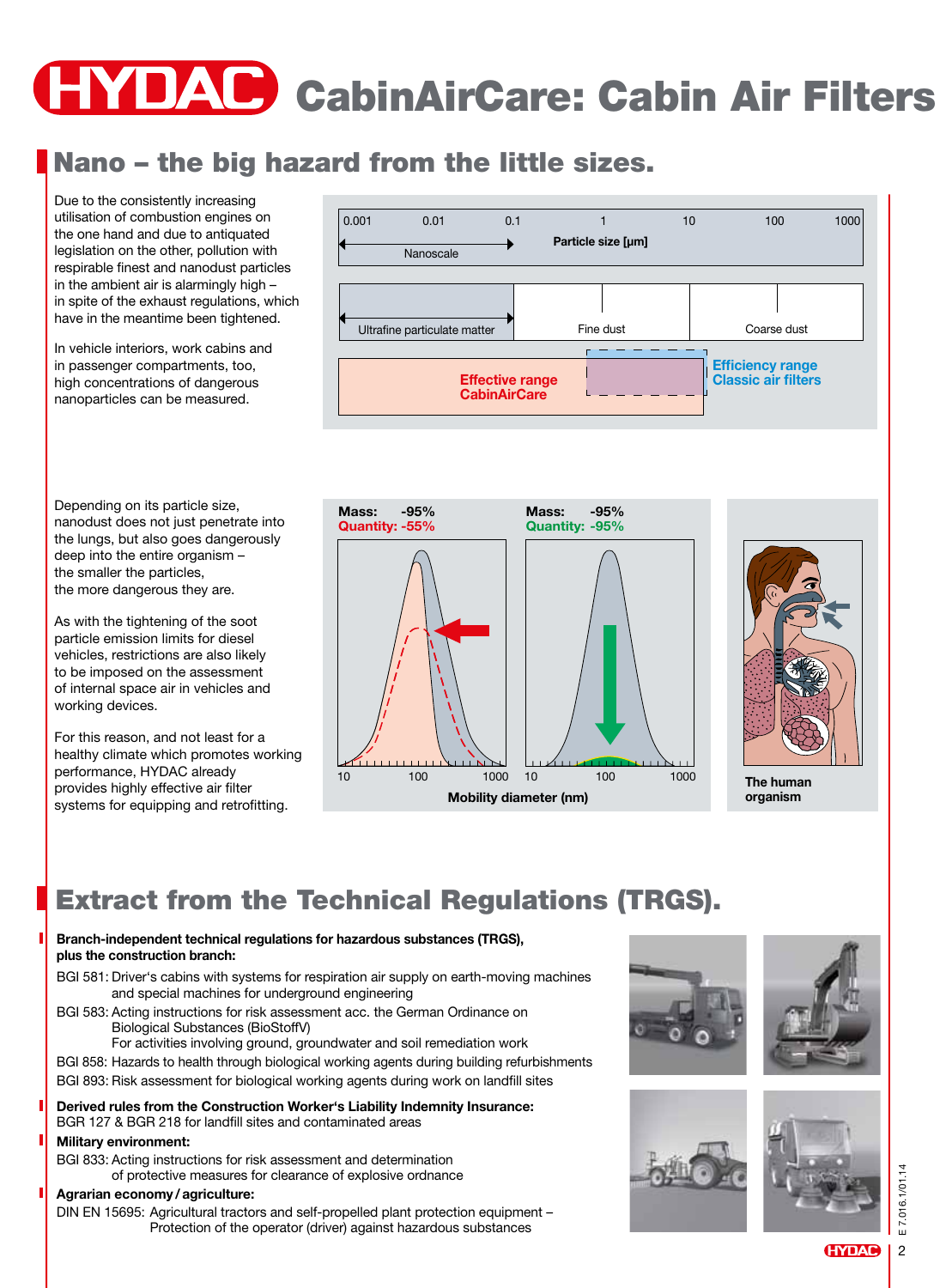# for Finest Dust and Nanodust.

### Technical Data.

**Complete system with fan and filter units in an impact-resistant housing for external connection to mobile work cabins:**



| <b>Filter</b>              | G4 pre-filter<br>(DIN EN 779)                                  | <b>F7 fine filter</b><br>(DIN EN 779)                                                                    | <b>Nanofilter</b>                                          | <b>Gas Filters</b>                                   |
|----------------------------|----------------------------------------------------------------|----------------------------------------------------------------------------------------------------------|------------------------------------------------------------|------------------------------------------------------|
| <b>Cleansing</b><br>effect | Separation<br>rate for<br>particles $>10 \mu m$<br>approx. 90% | Separation rate<br>between 97%<br>for particles $>1$ µm<br>and approx. 75%<br>for particles $>0.3 \mu m$ | Separation for<br>particles $<$ 0.3 $\mu$ m<br>approx. 99% | Separation<br>for gaseous<br>hazardous<br>substances |

- **Air flow rate:**  30 - 120 m3 /h
- **Possible overpressure in vehicle cabin:** 25 Pa to 300 Pa
- **Pressure differential via filter:**  between <1mbar and approx. 10 mbar
- **Power supply:**  24 V DC or 12 V DC
- **Weight:**  approx. 22 kg (with filter elements)
- **Dimensions (LxWxH):**  720 x 300 x 180 mm
- **Variable clamping mechanism for filter cassettes**
- **Removable and sealed housing cover**
- **Service life of filter stages in regular use:**  up to one year, depending on specific application

# Perfect in Technology, Performance and Installation.



#### **Dedusting within a few minutes**

The cabin air filter CabinAirCare by HYDAC cleanses polluted room air of hazardous finest particulate matter and nanodust.

Depending on the room size and quantity of filters used, the area can be cleansed within a few minutes.